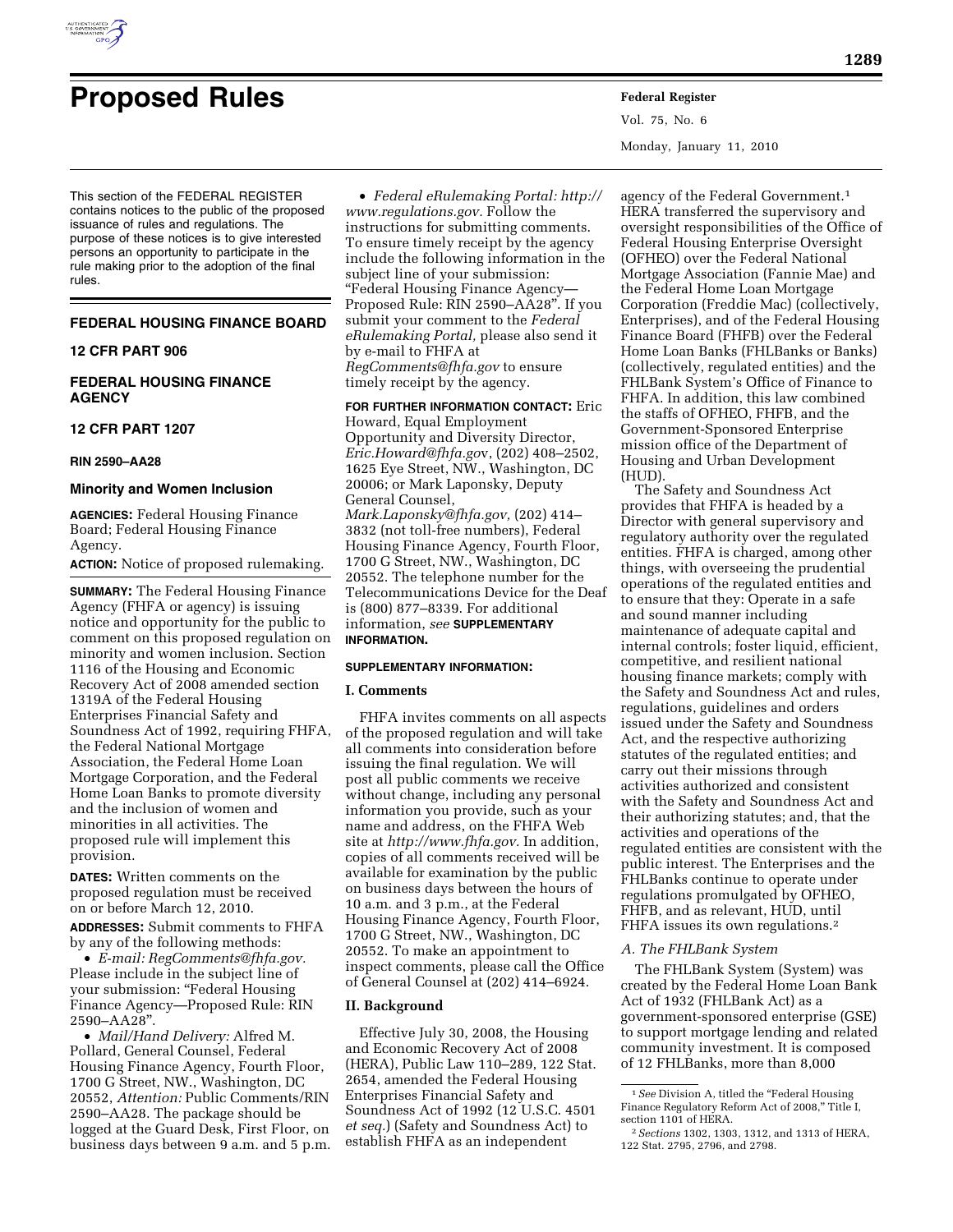member financial institutions, and the System's fiscal agent, the Office of Finance. The FHLBanks fulfill their statutory mission primarily through providing to its members long- and short-term loans (called advances). The FHLBank Act provides the FHLBanks explicit authority to make secured advances.3 Advances provide members with a source of funding for mortgages and asset-liability management; liquidity for a member's short-term needs; and additional funds for housing finance and community development. Advances are collateralized primarily by residential mortgage loans, and government and agency securities. Community financial institutions (*i.e.,*  members with assets less than \$1 billion) may pledge small business, small farm, and small agri-business loans as collateral for advances. Additionally, some of the FHLBanks have Acquired Member Asset (AMA) programs whereby they acquire fixedrate, single-family mortgage loans from participating member institutions. Given their status as GSEs, the FHLBanks are able to borrow funds in the capital markets on terms more favorable than could be obtained by most other entities. Consolidated obligations, consisting of bonds and discount notes, are the principal source for the FHLBanks to fund advances, AMA programs, and investments. The Office of Finance, as the System's fiscal agent, issues all consolidated obligations on behalf of the 12 FHLBanks. Although each FHLBank is primarily liable for the portion of consolidated obligations corresponding to the proceeds received by that FHLBank, each FHLBank is also jointly and severally liable with the other 11 FHLBanks for the payment of principal of, and interest on, all consolidated obligations.4

# *B. The Enterprises*

Fannie Mae and Freddie Mac are GSEs chartered by Congress for the purpose of establishing secondary market facilities for residential mortgages.5 Specifically, Congress established the Enterprises to provide stability in the secondary market for residential mortgages, respond appropriately to the private capital market, provide ongoing assistance to the secondary market for residential

mortgages, and promote access to mortgage credit throughout the nation.6

The Enterprises fulfill their statutory mission by purchasing residential mortgages from lenders and either holding these mortgages in their portfolios or packaging the loans into mortgage-backed securities (MBS) that are sold to the public. By packaging mortgages into MBS and guaranteeing the timely payment of principal and interest on the underlying mortgages, Fannie Mae and Freddie Mac attract to the secondary mortgage market investors who might not otherwise invest in mortgages, thereby expanding the pool of funds available for housing. The Enterprises finance purchases of their mortgage-related securities and mortgage loans, and manage their market risks, primarily by issuing debt instruments and entering into derivative contracts in the capital markets. Fannie Mae and Freddie Mac are shareholderowned companies and their common stock is listed on the New York Stock Exchange. Each Enterprise is a separate corporate entity with its own management and board of directors elected annually by the common stockholders.

## **III. Summary of the Proposed Regulation**

Section 1116 of HERA amended section 1319A of the Safety and Soundness Act (12 U.S.C. 4520) to require FHFA to engage in certain activities to promote a diverse workforce. It also requires each Regulated Entity to establish an Office of Minority and Women Inclusion, or designate an office, responsible for carrying out the requirements of the section and such requirements and standards established by the Director. Section 1319A of the Safety and Soundness Act requires the regulated entities to promote diversity in all activities and at every level of the organization, including management, employment and contracting. Furthermore, 12 U.S.C. 1833e, as amended, and Executive Order 11478 require FHFA and the regulated entities to promote equal opportunity in employment and contracting. FHFA will prescribe regulations establishing a minority outreach program to promote diversity in FHFA contracting. The proposed rule supersedes 12 CFR part 906, subpart C, the FHFB regulation on minority and women outreach; therefore, 12 CFR part 906, subpart C will be withdrawn, removed, and deleted upon the effective date of a final rule.

The proposed rule would implement the requirements of 12 U.S.C. 1833e, 4520, and Executive Order 11478 in a single regulation. Section 1313(f) of the Safety and Soundness Act, as amended by section 1201 of HERA, requires the Director, when promulgating regulations relating to the Banks, to consider the differences between the Banks and the Enterprises with respect to the Banks' cooperative ownership structure; mission of providing liquidity to members; affordable housing and community development mission; capital structure; and joint and several liability. The Director may also consider any other differences that are deemed appropriate. In preparing the proposed rule, the Director considered the differences between the Banks and the Enterprises as they relate to the above factors. The Director requests comments from the public about whether differences related to these factors should result in a revision of the proposed rule as it relates to the Banks.

Additionally, although the Office of Finance is not directly covered by section 1116 of HERA, it is subject to the Director's ''general regulatory authority'' under section 1311(b)(2) of the Safety and Soundness Act (12 U.S.C. 4511(b)(2)), as amended by HERA. The Director has determined that the national policy and purposes of section 1116 of HERA are sufficiently important to treat the Office of Finance in the same manner as the regulated entities for the purposes of this proposed rule.

Subpart A of the proposed rule contains items of general applicability to FHFA, the regulated entities, and the Office of Finance. It defines terms used in this part, addresses FHFA's general policy and purpose of issuance, and explains how this part applies to FHFA's, the regulated entities', and the Office of Finance's equal opportunity programs. The requirements of section 1116 of HERA are limited to minorities and women. The proposed rule expands those requirements to cover disabled populations. HERA authorizes FHFA's Director to establish ''standards and requirements'' relating to diversity in the ''management, employment and business activities'' of the regulated entities.7 The Director considers ensuring that disabled populations are included in the management, employment, and business activities of the regulated entities and the Office of Finance an important aspect of diversity to which the requirements of this proposed rule should apply.

Subpart B of the proposed rule confirms FHFA's commitment to equal

<sup>3</sup> 12 U.S.C. 1430(10).

<sup>4</sup>*See* 12 CFR 966.9.

<sup>5</sup>*See* Fannie Mae Charter Act, 12 U.S.C. 1716 *et seq.;* Freddie Mac Corporation Act, 12 U.S.C. 1451 *et seq.* 6 *Id.* 7*See* 12 U.S.C. 4520(a).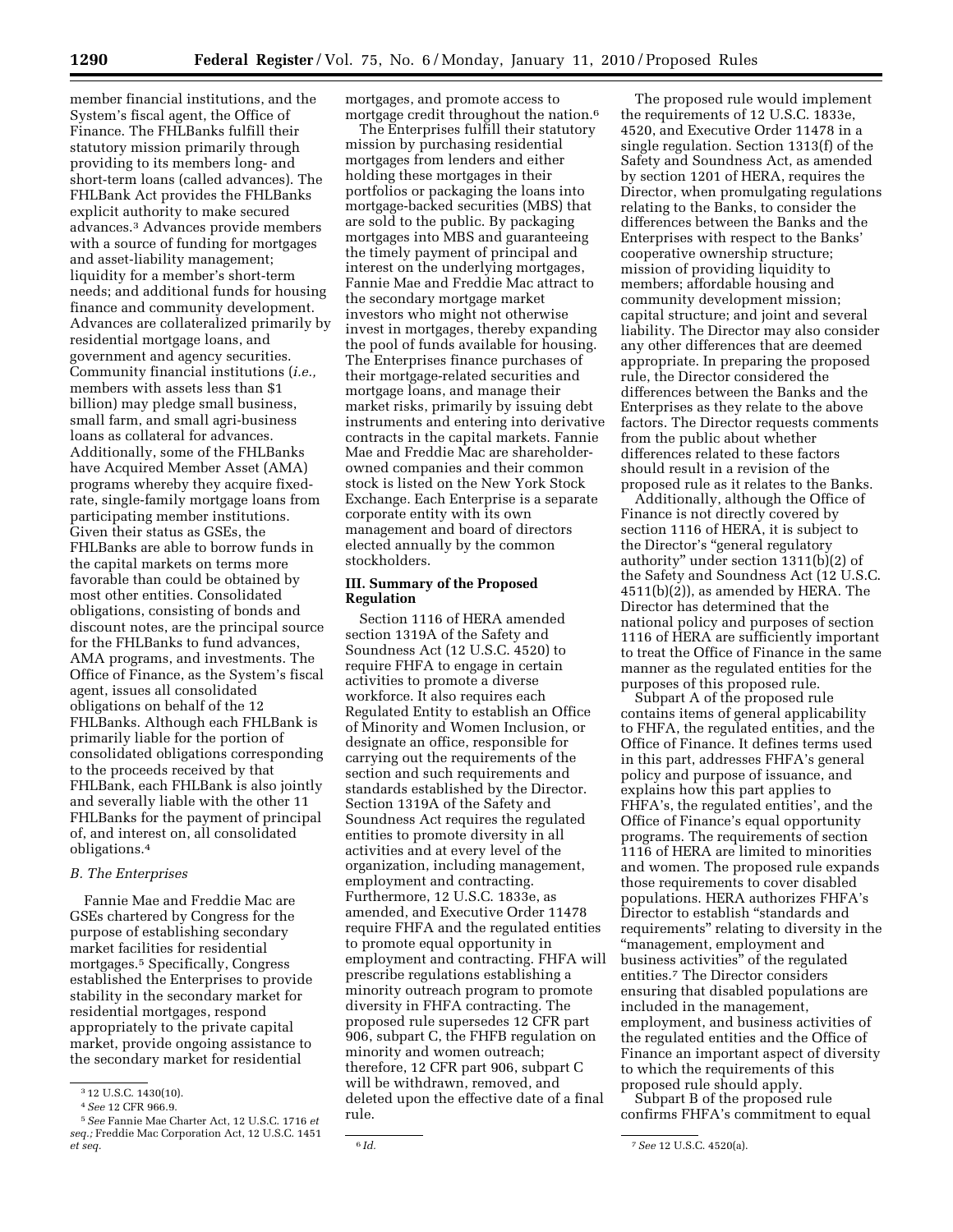opportunity and describes activities to promote workforce diversity and equal employment opportunity within FHFA. Proposed subpart B also identifies and describes FHFA's contractor outreach activities and programs to ensure equal opportunity in contracting by FHFA, as required by 12 U.S.C. 1833e.

Subpart C of the proposed rule contains requirements for the regulated entities and the Office of Finance. It instructs each regulated entity and the Office of Finance to establish an Office of Minority and Women Inclusion, or designate an office, responsible for carrying out the requirements of the section and such requirements and standards established by the Director. The subpart requires each regulated entity and the Office of Finance to establish an equal opportunity program applying to all areas of the business, including management, employment and contracting, at every level of the organization. It requires each regulated entity and the Office of Finance to establish an outreach program to ensure the inclusion of minorities, women, and individuals with disabilities, and businesses owned by them in contracts entered into by the Regulated Entities or the Office of Finance. Further, proposed subpart C sets forth reporting requirements, including minimum contents of reports to FHFA by the regulated entities and the Office of Finance. The proposed rule observes that FHFA's activity under this subpart C and related guidance, standards, directives or orders is regulatory and supervisory in nature and may lead to regulatory or supervisory actions, including enforcement actions.

FHFA has considered that any data or information reporting requirements present operational and administrative burdens. FHFA does not consider the burden of reporting under the proposed rule to be unreasonable. Congress recognized the importance of promoting diversity in the management, employment and business activities of the Regulated Entities. Consequently, FHFA believes that ensuring compliance with the proposed diversity requirements is a one of its supervisory and regulatory duties. For several decades companies in most industries, including much of the financial services industry, have been subject to reporting requirements and enforcement with respect to diversity. Agencies requiring such reports and enforcing standards include the U.S. Equal Employment Opportunity Commission and the Office of Federal Contract Compliance Programs in the U.S. Department of Labor. The proposed subpart C does not seek to duplicate reporting burdens

imposed by either agency. Instead, FHFA has selected specific types of information that are particularly useful in analyzing the demographic composition of workforces at every level. It also identifies for reporting similar types of data that allow FHFA to analyze diversity among the contractors used by regulated entities and the Office of Finance.

#### **IV. Section-by-Section Analysis**

#### *Section 1207.1 Definitions*

Proposed § 1207.1 defines terms used in this part.

# *Section 1207.2 Policy, Purpose, and Scope*

Proposed § 1207.2 expresses FHFA's policy that it, the Regulated Entities, and the Office of Finance shall promote non-discrimination, diversity and the inclusion of women, minorities, and the disabled in all their activities. It explains the purpose to establish minimum standards for FHFA, the regulated entities, and the Office of Finance in carrying out the policy of non-discrimination, diversity and inclusion. Proposed § 1207.2 also makes clear that the regulation applies to FHFA as well as to the regulated entities and the Office of Finance.

### *Section 1207.3 Limitations*

Proposed § 1207.3 provides that except as necessary for enforcement by FHFA, the rule does not create any enforceable right or benefit.

#### *Sections 1207.4 Through 1207.9 [Reserved]*

# *Section 1207.10 FHFA Workforce Diversity; Equal Employment Opportunity Program*

Proposed § 1207.10 describes FHFA's program for promoting diversity and equal employment opportunity in its workforce and how FHFA will comply with the specific requirements of section 1116 of HERA and Executive Order 11478.

# *Section 1207.11 Equal Opportunity and Outreach in FHFA Contracting*

Proposed § 1207.11 implements 12 U.S.C. 1833e by establishing FHFA's program for ensuring equal opportunity, diversity and inclusion in the use of contractors, and describing the agency's contractor outreach program, recordkeeping and complaint resolution process.

#### *Sections 1207.12–1207.19 [Reserved]*

#### *Section 1207.20 Office of Minority and Women Inclusion*

Proposed § 1207.20 implements the requirement that each regulated entity and the Office of Finance create an Office of Minority and Women Inclusion or designate an office to fulfill the requirements of this part, section 1116 of HERA, and 12 U.S.C. 1833e(b), and provide the office with adequate resources to perform its responsibilities.

## *Section 1207.21 Equal Opportunity in Employment and Contracting*

Proposed § 1207.21 establishes minimum requirements for each regulated entity's and the Office of Finance's equal opportunity, diversity and inclusion programs for equal opportunity in regulated entity and Office of Finance employment, management, contracting, and all other business activities.

## *Section 1207.22 Regulated Entity and Office of Finance Reports*

Proposed § 1207.22 establishes a minimum requirement of an annual report submitted by each regulated entity and the Office of Finance and provides notice that the Director may require additional reports.

#### *Section 1207.23 Annual Reports— Format and Contents*

Proposed § 1207.23 establishes the format and minimum content required in each regulated entity's and the Office Finance's annual report on Minority and Women Inclusion.

#### *Section 1207.24 Enforcement*

Proposed § 1207.24 explains that FHFA considers non-compliance with this regulation or with standards issued under this regulation by the regulated entities or the Office of Finance to be the basis for enforcement actions under 12 U.S.C. 4513b and 4515, and that the Director may initiate examinations of a regulated entity's or the Office of Finance's compliance under 12 U.S.C. 4517.

## **V. Regulatory Impacts**

#### *Paperwork Reduction Act*

The proposed regulation does not contain any information collection requirement that requires the approval of the Office of Management and Budget under the Paperwork Reduction Act (44 U.S.C. 3501 *et seq.*).

#### *Regulatory Flexibility Act*

The Regulatory Flexibility Act (5 U.S.C. 601 *et seq.*) requires that a regulation that has a significant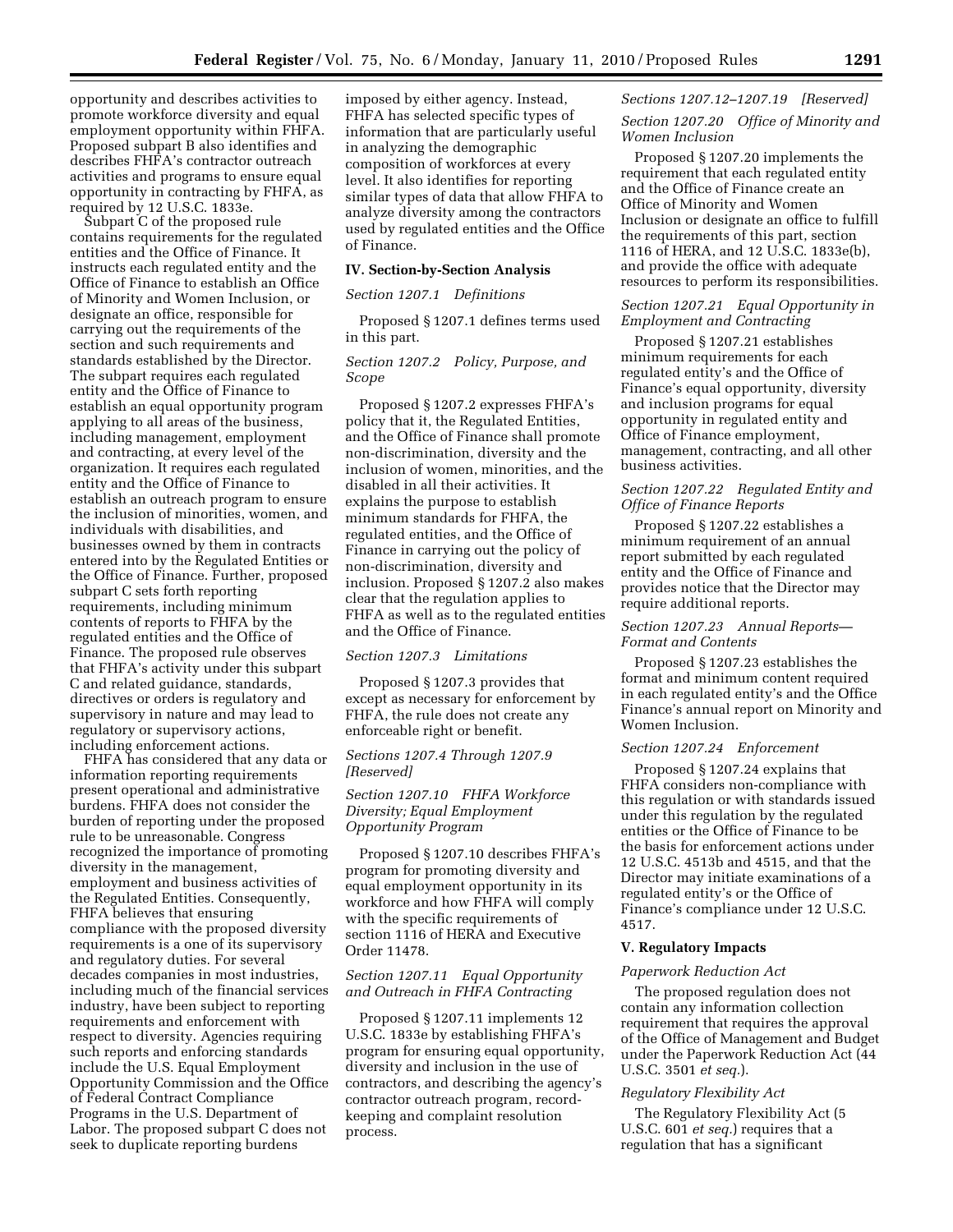economic impact on a substantial number of small entities, small businesses, or small organizations shall include an initial regulatory flexibility analysis describing the regulation's impact on small entities. Such an analysis need not be undertaken if the agency has certified that the regulation will not have a significant economic impact on a substantial number of small entities. 5 U.S.C. 605(b). FHFA has considered the impact of the proposed regulation under the Regulatory Flexibility Act. FHFA certifies that the proposed regulation, if adopted, is not likely to have a significant economic impact on a substantial number of small business entities because the regulation is applicable only to FHFA, the regulated entities, and the Office of Finance, which are not small entities for purposes of the Regulatory Flexibility Act.

## **List of Subjects**

*12 CFR Part 906* 

Government contracts, Minority businesses.

#### *12 CFR Part 1207*

Disability, Discrimination, Equal employment opportunity, Government contracts, Minority businesses, Office of Finance, Outreach, Regulated entities.

## **Authority and Issuance**

Accordingly, for the reasons stated in the preamble, under the authority of 12 U.S.C. 4526, the Federal Housing Finance Agency proposes to amend chapters IX and XII of Title 12, Code of Federal Regulations, as follows:

## **CHAPTER IX—FEDERAL HOUSING FINANCE BOARD**

### **PART 906—OPERATIONS**

#### **Subpart C—[Removed and Reserved]**

1. Remove and reserve subpart C, consisting of §§ 906.10 through 906.13.

# **CHAPTER XII—FEDERAL HOUSING FINANCE AGENCY**

## **Subchapter A—Organization and Operations**

2. Add part 1207 to subchapter A to read as follows:

## **PART 1207—MINORITY AND WOMEN INCLUSION**

#### **Subpart A—General**

Sec. 1207.1 Definitions. 1207.2 Policy, purpose, and scope. 1207.3 Limitations. 1207.4–1207.9 [Reserved].

#### **Subpart B—Minority and Women Inclusion and Diversity at the Federal Housing Finance Agency**

- 1207.10 FHFA workforce diversity; equal employment opportunity program.
- 1207.11 Equal opportunity and outreach in FHFA contracting.

# 1207.12–1207.19 [Reserved].

## **Subpart C—Minority and Women Inclusion and Diversity at Regulated Entities and the Office of Finance**

- 1207.20 Office of Minority and Women Inclusion.
- 1207.21 Equal opportunity in employment and contracting.
- 1207.22 Regulated entity and Office of Finance Reports.
- 1207.23 Annual reports—format and contents.
- 1207.24 Enforcement.

**Authority:** 12 U.S.C. 4520 and 4526; 12 U.S.C. 1833e; E.O. 11478.

## **PART 1207—MINORITY AND WOMEN INCLUSION**

#### **Subpart A—General**

#### **§ 1207.1 Definitions.**

The following definitions apply to the terms used in this part:

*Business and activities* means operational, commercial, and economic endeavors of any kind, whether for profit or not for profit and whether regularly or irregularly engaged in by a regulated entity or the Office of Finance, and includes, but is not limited to, management of the regulated entity or the Office of Finance, employment, procurement, insurance, and all types of contracts, including contracts for the issuance or guarantee of any debt, equity, or mortgage-related securities, the management of mortgage and securities portfolios, the making of equity investments, the purchase, sale and servicing of single- and multifamily mortgage loans, and the implementation of affordable housing or community investment programs and initiatives.

*Director* means the Director of FHFA or his or her designee.

*Disability* has the same meaning as defined in 29 CFR 1630.2(g) and 1630.3 and Appendix to Part 1630— Interpretive Guidance on Title I of the Americans With Disabilities Act.

*Disabled* means a person with a disability.

*Disabled-owned business* means a business, and includes financial institutions, mortgage banking firms, investment banking firms, investment consultants or advisors, financial services entities, asset management entities, underwriters, accountants, brokers, brokers-dealers, and providers of legal services—

(1) Qualified as a Service-Disabled Veteran-Owned Small Business Concern as defined in 13 CFR 125.8 through 125.13; or

(2) More than fifty percent (50%) of the ownership or control of which is held by one or more persons with a disability; and

(3) More than fifty percent (50%) of the net profit or loss of which accrues to one or more persons with a disability.

*FHFA* means the Federal Housing Finance Agency.

*Minority* means Black or African American, American Indian or Alaska Native, Hispanic or Latino American, Asian American, and Native Hawaiian or Other Pacific Islander.

*Minority-owned business* means a business, and includes financial institutions, mortgage banking firms, investment banking firms, investment consultants or advisors, financial services entities, asset management entities, underwriters, accountants, brokers, brokers-dealers and providers of legal services:

(1) More than fifty percent (50%) of the ownership or control of which is held by one or more minority individuals; and

(2) More than fifty percent (50%) of the net profit or loss of which accrues to one or more minority individuals.

*Office of Finance* means the Office of Finance of the Federal Home Loan Bank System.

*Reasonable accommodation* has the same meaning as defined in 29 CFR 1630.2(o) and Appendix to Part 1630— Interpretive Guidance on Title I of the Americans With Disabilities Act.

*Regulated entity* means the Federal Home Loan Mortgage Corporation, the Federal National Mortgage Association, any Federal Home Loan Bank and/or any affiliate thereof that is subject to the regulatory authority of FHFA. The term ''*regulated entities*'' means (collectively) the Federal Home Loan Mortgage Corporation, the Federal National Mortgage Association, and/or any affiliate Federal Home Loan Bank and/ or any affiliate thereof that is subject to the regulatory authority of FHFA.

*Women-owned business* means a business, and includes financial institutions, mortgage banking firms, investment banking firms, investment consultants or advisors, financial services entities, asset management entities, underwriters, accountants, brokers, brokers-dealers and providers of legal services:

(1) More than fifty percent (50%) of the ownership or control of which is held by one or more women;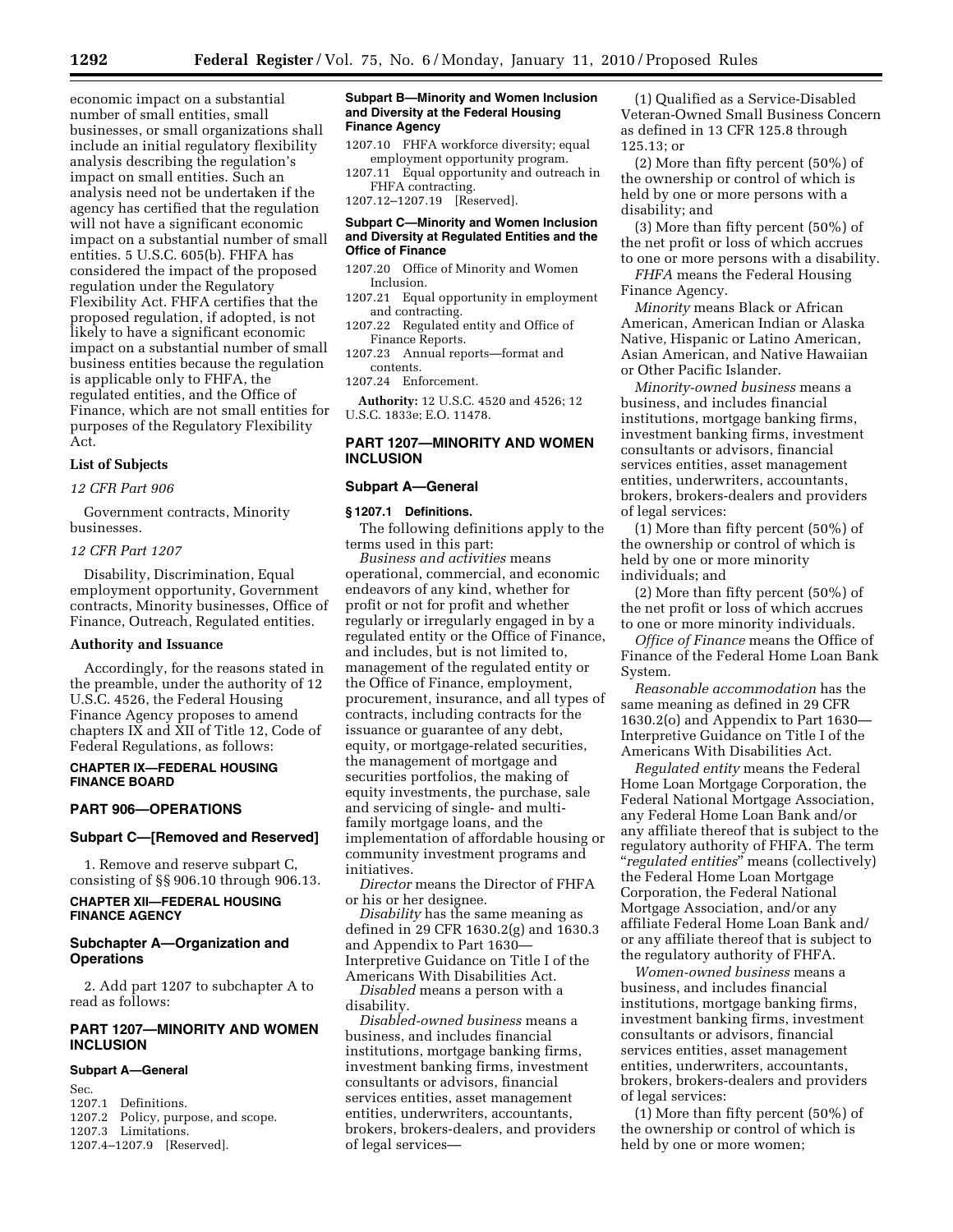(2) More than fifty percent (50%) of the net profit or loss of which accrues to one or more women; and

(3) A significant percentage of senior management positions of which are held by women.

#### **§ 1207.2 Policy, purpose, and scope.**

(a) *General policy.* FHFA's policy is to promote non-discrimination, diversity and inclusion of women and minorities in its own activities and in the business and activities of the regulated entities and the Office of Finance.

(b) *Purpose.* This part establishes minimum standards and requirements for FHFA, the regulated entities and the Office of Finance to promote diversity and ensure, to the maximum extent possible, the inclusion and utilization of minorities, women, individuals with disabilities, and minority-, women-, and disabled-owned businesses at all levels, in management and employment, in all business and activities, and in all contracts for services of any kind, including services that require the services of investment banking, asset management entities, broker-dealers, financial services entities, underwriters, accountants, investment consultants, and providers of legal services.

(c) *Scope.* This part applies to FHFA's contract and outreach programs, to each regulated entity's and the Office of Finance's implementation of and adherence to diversity, inclusion and non-discrimination policies, practices and principles.

#### **§ 1207.3 Limitations.**

Except as expressly provided herein for enforcement by FHFA, the regulations in this part do not, are not intended to, and should not be construed to create any right or benefit, substantive or procedural, enforceable at law, in equity, or through administrative proceeding, by any party against the United States, its departments, agencies, or entities, its officers, employees, or agents, a regulated entity or the Office of Finance, their officers, employees or agents, or any other person.

**§§ 1207.4 through 1207.9 [Reserved].** 

## **Subpart B—Minority and Women Inclusion and Diversity at the Federal Housing Finance Agency**

# **§ 1207.10 FHFA Workforce Diversity; Equal Employment Opportunity program.**

(a) *General.* FHFA will take affirmative steps to seek diversity in its workforce at all levels of the agency, consistent with the demographic diversity of the United States, and maintain an Equal Employment Opportunity (EEO) program consistent

with the Equal Employment Opportunity Commission requirements for Federal agencies and Executive Order 11478.

(b) *Workforce diversity.* FHFA is committed to a diverse workforce at all levels in the agency and in every area of its activity. FHFA will not discriminate in employment or in contracting against any person, contractor or potential contractor because of race, color, religion, national origin, sex, age, genetic information, disability, sexual orientation, or status as a parent.

(c) *Affirmative steps for workforce diversity.* FHFA will engage in at least the following activities to promote diversity in the agency's workforce:

(1) Heavily recruiting at historically Black colleges and universities, Hispanic-serving institutions, women's colleges, and colleges that typically serve the individuals with disabilities and majority minority populations;

(2) Sponsoring and recruiting at job fairs in urban communities and placing employment advertisements in newspapers and magazines oriented toward women and people of color;

(3) Partnering with organizations that are focused on developing opportunities for minorities and women to place talented young minorities and women in industry internships, summer employment and full-time positions; and

(4) Where feasible, partnering with inner-city high schools, girl's schools, and high schools with majority minority populations to establish or enhance financial literacy programs and provide mentoring.

(d) *EEO program elements.* In addition to workforce diversity activities, FHFA's EEO program will consist of at least the following activities and elements:

(1) An EEO policy and complaint procedure for employees and applicants for employment;

(2) A reasonable accommodation request procedure for employees and applicants for employment;

(3) A program for maintaining contact and liaison with internal and external stakeholders, including other government agencies, on matters of diversity and equal opportunity;

(4) Periodic workplace surveys to refresh workforce demographic data;

(5) An alternative dispute resolution process for resolving complaints of employment discrimination;

(6) An annual notice to employees and the public of FHFA's commitment to EEO and non-discrimination that is distributed to all employees and

published in a manner accessible to the public;

(7) Ensuring the delivery of training for employees and supervisors with respect to non-discrimination obligations and rights;

(8) Reporting as required on FHFA No FEAR Act training, non-discrimination and diversity training, and No FEAR Act compliance;

(9) Collecting and reporting data on EEO complaints at FHFA;

(10) Collecting, analyzing and reporting FHFA workforce demographic data with respect to all aspects of employment;

(11) Recommending to the Director actions and plans for EEO and diversity enhancement in FHFA's operations, programs and policies, programs, and implementing approved actions and plans;

(12) Evaluating the effectiveness and impact of FHFA policies, programs and practices on diversity in FHFA; and

(13) Maintaining equal opportunity and diversity in contracting policies, training contracting staff in these requirements, analyzing the effectiveness and reporting on agency efforts and outreach to promote diversity in contracting.

#### **§ 1207.11 Equal opportunity and outreach in FHFA contracting.**

(a) *Equal opportunity in contracting.*  FHFA is committed to ensuring that minorities, women, individuals with disabilities, and minority-, women-, and disabled-owned businesses have the maximum practicable opportunity to participate fully in all contracts awarded by FHFA. FHFA does not discriminate on the basis of race, color, religion, national origin, sex, age, genetic information, disability, sexual orientation or status as a parent in the solicitation, award, or administration of contracts.

(b) *Outreach.* FHFA's outreach is intended to ensure that minorities, women and individuals with disabilities, and minority-, women-, and disabled-owned businesses are made aware of and given the opportunity to compete for contracts with FHFA. FHFA will conduct outreach activities that may include, but are not limited to:

(1) Identifying contractors that are minorities, women, individuals with disabilities, and minority-, women-, and disabled-owned businesses by obtaining lists and directories maintained by government agencies, trade groups, and other organizations;

(2) Offering technical assistance for minorities, women, individuals with disabilities, and minority-, women-, and disabled-owned businesses to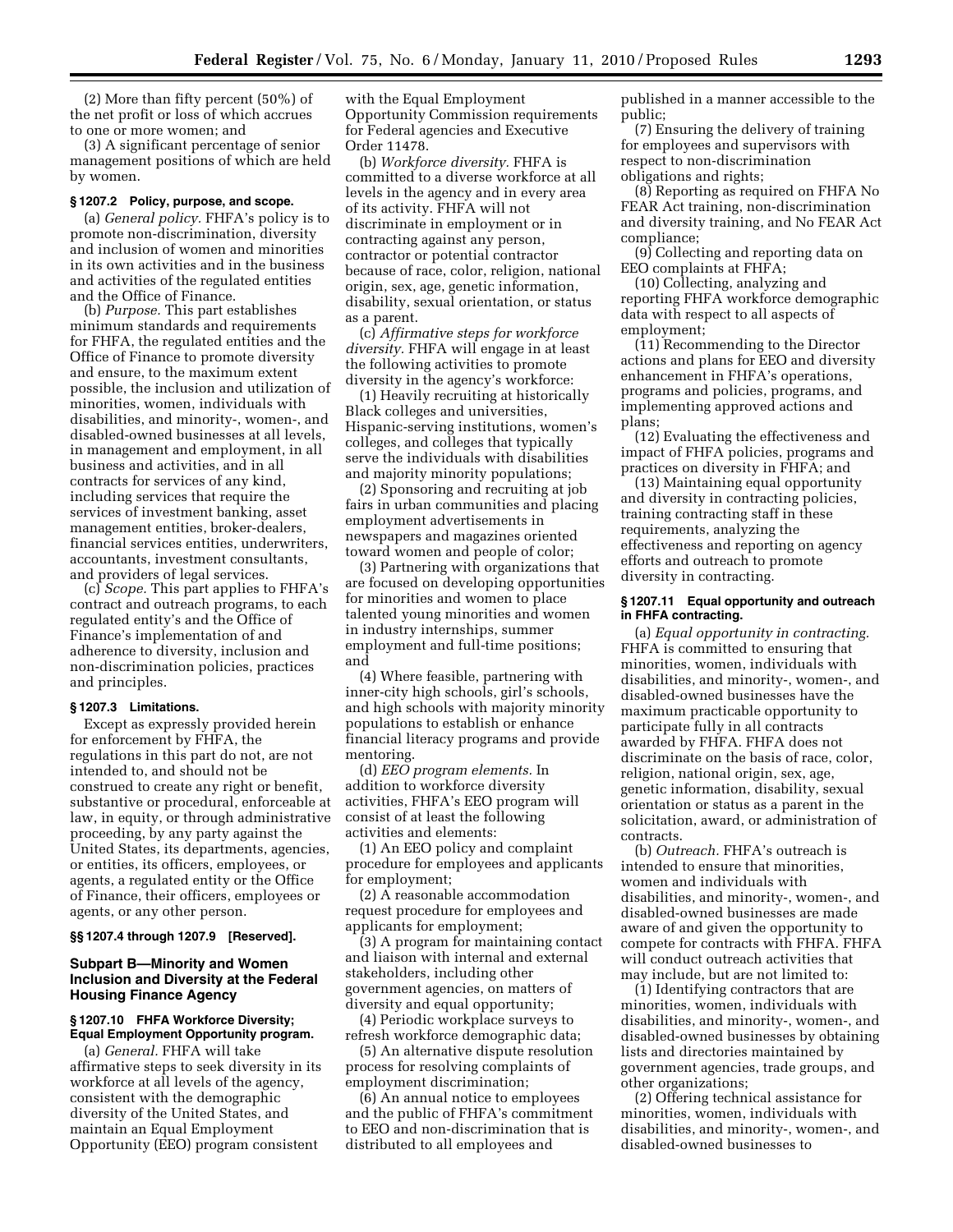participate in FHFA's contracting process;

(3) Advertising contract opportunities through media targeted to reach potential contractors that are minorities, women, individuals with disabilities, and minority-, women-, and disabledowned businesses;

(4) Participating in events such as conventions, trade shows, seminars, professional meetings and other gatherings intended to promote business opportunities for minorities, women, individuals with disabilities, and minority-, women-, and disabled-owned businesses; and

(5) Ensuring that FHFA contracting staff understands and promotes the outreach program.

(c) *Complaints of discrimination in FHFA contracting.* Any contractor or potential contractor that believes FHFA intentionally discriminated on the basis of race, color, religion, national origin, sex, age, genetic information, or disability, sexual orientation or status as a parent in the solicitation, award or administration of a contract may make such a complaint to the responsible FHFA contracting officer, consistent with FHFA's contract dispute resolution procedure.

(d) *Record-keeping.* FHFA's contracting officer will maintain data of complaints of discrimination, resolution of those complaints, FHFA's outreach efforts, and the sources from which successful contractor bidders who are minorities, women, individuals with disabilities, or minority-, women-, and disabled-owned businesses learned of the contracting opportunity.

**§§ 1207.12 through 1207.19 [Reserved].** 

## **Subpart C—Minority and Women Inclusion and Diversity at Regulated Entities and the Office of Finance**

#### **§ 1207.20 Office of Minority and Women Inclusion.**

(a) *Establishment.* Each regulated entity and the Office of Finance shall establish and maintain an Office of Minority and Women Inclusion, or designate and maintain an office to perform the responsibilities of this part, under the direction of an officer of the regulated entity or the Office of Finance who reports directly to either the Chief Executive Officer or the Chief Operating Officer, or the equivalent. Each regulated entity and the Office of Finance shall notify the Director within thirty (30) days after any change in the designation of the office performing the responsibilities of this part.

(b) *Adequate resources.* Each regulated entity and the Office of Finance will ensure that its Office of

Minority and Women Inclusion, or the office designated to perform the responsibilities of this part, is provided human, technological, and financial resources sufficient to fulfill the requirements of this part.

(c) *Responsibilities.* Each Office of Minority and Women Inclusion, or the office designated to perform the responsibilities of this part, is responsible for fulfilling the requirements of this part, 12 U.S.C. 1833e(b) and 4520, and such standards and guidance as the Director may issue hereunder.

#### **§ 1207.21 Equal opportunity in employment and contracting.**

(a) *Equal opportunity notice.* Each regulated entity and the Office of Finance shall publish a statement, endorsed by its Chief Executive Officer and approved by its Board of Directors, confirming its commitment to the principles of equal opportunity in employment and in contracting, regardless of race, color, national origin, sex, religion, age, disability status, or genetic information. Publication shall include, at a minimum, conspicuous posting in each regulated entity's and Office of Finance's physical facility (including through alternative media *e.g.,* Braille, audio—as necessary) and accessible posting on the regulated entity's and the Office of Finance's web site. The notice shall be updated and republished, re-endorsed by the Chief Executive Officer and re-approved by the Board of Directors annually.

(b) *Policies and procedures.* Each regulated entity and the Office of Finance shall develop, implement, and maintain standards and procedures to ensure, to the maximum extent possible, the inclusion and utilization of minorities, women, individuals with disabilities, and minority-, women-, and disabled-owned businesses in all business and activities and at all levels of the regulated entity and the Office of Finance, including in management, employment, procurement, insurance, and all types of contracts. The policies and procedures of each regulated entity and the Office of Finance at a minimum shall:

(1) Confirm its adherence to the principles of equal opportunity and non-discrimination in employment and in contracting;

(2) Describe its policy against discrimination in employment and contracting;

(3) Establish internal procedures to receive and attempt to resolve complaints of discrimination in employment and in contracting, which shall include an opportunity to use

alternative dispute resolution techniques, when appropriate;

(4) Establish an effective procedure for accepting, reviewing and granting or denying requests for reasonable accommodations of disabilities from employees or applicants for employment. Publication will include at a minimum making the procedure conspicuously accessible to employees and applicants through print, electronic, or alternative (*e.g.,* Braille, audio) media and through the regulated entity's or the Office of Finance's web site;

(5) Encourage the consideration of diversity in nominating or soliciting nominees for positions on boards of directors;

(6) Require that each contract it enters contains a material clause committing the contractor to practice the principles of equal employment opportunity and non-discrimination in all its business activities and requiring each such contractor to include the clause in each subcontract it enters for services or goods provided to the regulated entity or the Office of Finance;

(7) Be published and accessible to employees, applicants for employment, contractors, potential contractors, and members of the public through print, electronic, or alternative (*e.g.,* Braille, audio) media and through the regulated entity's or the Office of Finance's web site; and

(8) Be reviewed at the direction of the officer immediately responsible for directing the Office of Minority and Women Inclusion, or other office designated to perform the responsibilities of this part, at least annually to assess their effectiveness and to incorporate appropriate changes.

(c) *Outreach for contracting.* Each regulated entity and the Office of Finance shall establish a program for outreach designed to ensure to the maximum extent possible the inclusion in contracting opportunities of minorities, women, individuals with disabilities, and minority-, women-, and disabled-owned businesses. The program at a minimum shall:

(1) Apply to all contracts entered by the regulated entity or the Office of Finance, including contracts with financial institutions, investment banking firms, investment consultants or advisors, financial services entities, mortgage banking firms, asset management entities, underwriters, accountants, brokers, brokers-dealers, and providers of legal services;

(2) Establish standards and procedures requiring publication of contracting opportunities designed to encourage contractors that are minorities, women, individuals with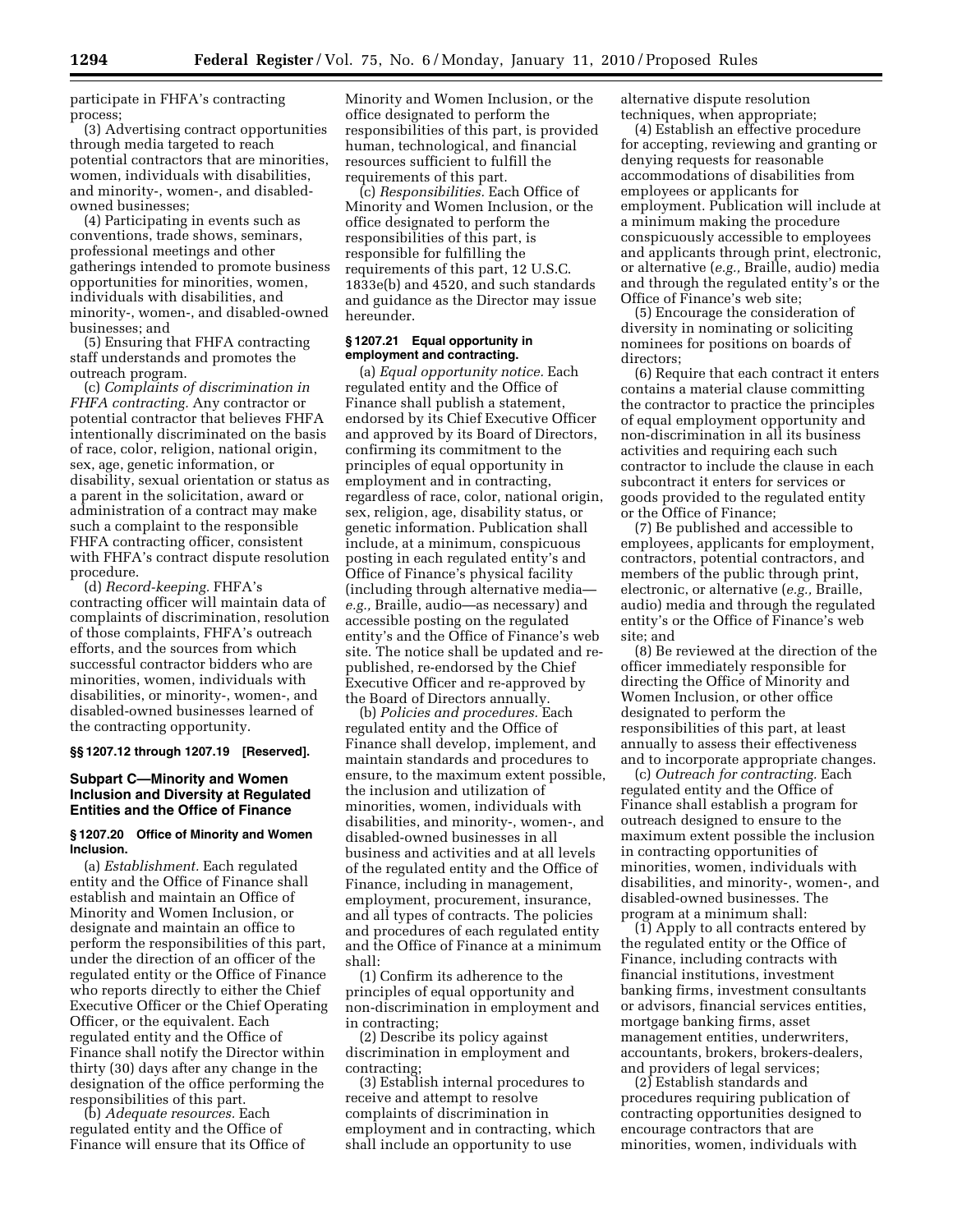disabilities, and minority-, women-, and disabled-owned businesses to submit offers or bid for the award of such contracts; and

(3) Ensure the consideration of the diversity of a contractor when the regulated entity or the Office of Finance reviews and evaluates offers from contractors.

#### **§ 1207.22 Regulated entity and Office of Finance reports.**

(a) *General.* Each regulated entity and the Office of Finance, through its Office of Minority and Women Inclusion, or other office designated to perform the responsibilities of this part, shall report in writing, in such format as the Director may require, to the Director describing its efforts to promote diversity and ensure the inclusion and utilization of minorities, women, individuals with disabilities, and minority-, women-, and disabled-owned businesses at all levels, in management and employment, in all business and activities, and in all contracts for services and the results of such efforts.

(1) Within (90) days after the effective date of this regulation each regulated entity and the Office of Finance shall submit to the Director or his or her designee a preliminary status report describing actions taken, plans for and progress toward implementing the provisions of 12 U.S.C. 4520 and this part; and including to the extent available the data and information required by this part to be included in an annual report.

(2) FHFA intends to use the preliminary status report solely as material relating to examining the submitting regulated entity or the Office of Finance and reporting to the institution on its operations and the condition of its program.

(b) *FHFA use of reports.* The data and information reported to FHFA under this part are intended to be used for any permissible supervisory and regulatory purpose, including examinations, enforcement actions, identification of matters requiring attention, and production of FHFA examination, operating and condition reports related to one or more of the regulated entities and the Office of Finance. FHFA may use the information and data submitted to issue aggregate reports and data summaries that each regulated entity and the Office of Finance may use to assess its own progress and accomplishments, or to the public as it deems necessary. FHFA is not requiring, and does not desire, that reports under this part contain personally identifiable information.

(c) *Frequency of reports.* Each regulated entity and the Office of Finance shall submit an annual report on or before February 1 of each year, beginning in 2011, reporting on the period of January 1 through December 31 of the preceding year, and such other reports as the Director may require. If the date for submission falls on a Saturday, Sunday, or Federal holiday, the report is due no later than the next day that is not a Saturday, Sunday, or Federal holiday.

(d) *Annual summary.* Each regulated entity and the Office of Finance shall include in its annual report to the Director (pursuant to 12 U.S.C. 1723a(k), 1456(c), or 1440, with respect to the regulated entities) a summary of its activities under this part during the previous year, including at a minimum, detailed information describing the actions taken by the regulated entity or the Office of Finance pursuant to 12 U.S.C. 4520 and a statement of the total amounts paid by the regulated entity or the Office of Finance to third-party contractors during the previous year and the percentage of such amounts paid to contractors that are minorities or minority-owned businesses, women or women-owned businesses, and individuals with disabilities or disabled-owned businesses, respectively.

## **§ 1207.23 Annual reports—format and contents.**

(a) *Format.* Each annual report shall consist of a detailed summary of the regulated entity's or the Office of Finance's activities during the reporting year to carry out the requirements of this part, which report may also be made a part of the regulated entity's or the Office of Finance's annual report to the Director. The report shall contain a table of contents and conclude with a certification by the regulated entity's or the Office of Finance's officer responsible for the annual report that the data and information presented in the report, are accurate, and are approved for submission.

(b) *Contents.* The annual report shall contain the information provided in the regulated entity's or the Office of Finance's annual summary pursuant to § 1207.22(d) and, in addition to any other information or data the Director may require, shall include:

(1) The EEO–1 Employer Information Report (Form EEO–1 used by the Equal Employment Opportunity Commission and the Office of Federal Contract Compliance Programs to collect certain demographic information) or similar reports filed by the regulated entity or the Office of Finance during the

reporting year. If the regulated entity or the Office of Finance does not file Form EEO–1 or similar reports, the regulated entity or the Office of Finance shall submit to FHFA a completed Form EEO–1;

(2) All other reports or plans the regulated entity or the Office of Finance submitted to the Equal Employment Opportunity Commission, the Department of Labor, Office of Federal Contract Compliance Programs or Congress ("reports or plans" is not intended to not include separate complaints or charges of discrimination or responses thereto charges of discrimination) during the reporting year;

(3) Data showing by minority, gender, and disability classification the number of individuals applying for employment with the regulated entity or the Office of Finance in each occupational or job category identified on the Form EEO–1 during the reporting year;

(4) Data showing by minority, gender, and disability classification the number of individuals hired for employment with the regulated entity or the Office of Finance in each occupational or job category identified on the Form EEO–1 during the reporting year;

(5) Data showing by minority, gender and disability classification, and categorized as voluntary or involuntary, the number of separations from employment with the regulated entity or the Office of Finance in each occupational or job category identified on the Form EEO–1 during the reporting year;

(6) Data showing the number of requests for reasonable accommodation received from employees and applicants for employment, the number of requests granted, and the disabilities accommodated and the types of accommodation granted during the reporting year;

(7) Data showing for the reporting year by minority, gender, and disability classification the number of individuals applying for promotion at the regulated entity or the Office of Finance—

(i) Within each occupational or job category identified on the Form EEO–1; and

(ii) From one such occupational or job category to another.

(8) Data showing by minority, gender, and disability classification the number of individuals—

(i) Promoted at the regulated entity or the Office of Finance within each occupational or job category identified on the Form EEO–1, after applying for such a promotion;

(ii) Promoted at the regulated entity or the Office of Finance within each